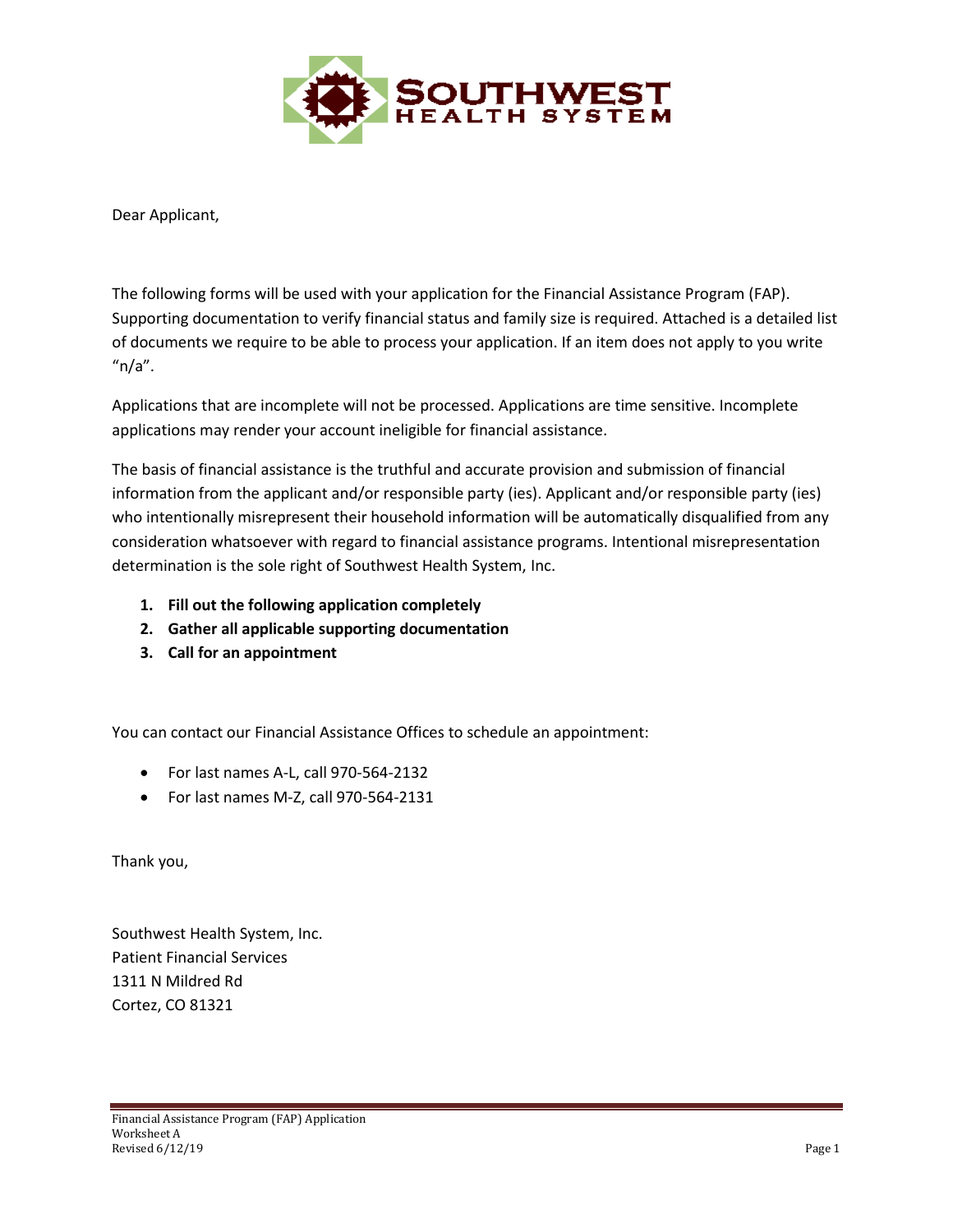

# **Applicant**

| <b>Last Name</b>        | <b>First Name</b> | <b>Middle Initial</b> | <b>Marital Status</b> |  |
|-------------------------|-------------------|-----------------------|-----------------------|--|
| <b>Physical Address</b> | <b>City</b>       | <b>State</b>          | Zip                   |  |
| <b>Mailing Address</b>  | <b>City</b>       | <b>State</b>          | Zip                   |  |
| <b>Home Phone</b>       | <b>Work Phone</b> |                       | <b>Cell Phone</b>     |  |

Fill out the below for yourself and all legal dependents. Generally, a legal dependent is someone you can claim on your Federal Income Tax Return.

| Relationship<br>to the<br>Applicant | <b>Last Name</b> | <b>First Name</b> | MI | <b>Birth Date</b><br>(MM/DD/YY) | <b>Social Security</b><br>Number | Is this<br>person a<br>full-time<br>student?<br>(Y or N) | Is this person<br>applying for<br>FAP?<br>(Y or N) |
|-------------------------------------|------------------|-------------------|----|---------------------------------|----------------------------------|----------------------------------------------------------|----------------------------------------------------|
| <b>SELF</b>                         |                  |                   |    |                                 |                                  |                                                          |                                                    |
|                                     |                  |                   |    |                                 |                                  |                                                          |                                                    |
|                                     |                  |                   |    |                                 |                                  |                                                          |                                                    |
|                                     |                  |                   |    |                                 |                                  |                                                          |                                                    |
|                                     |                  |                   |    |                                 |                                  |                                                          |                                                    |
|                                     |                  |                   |    |                                 |                                  |                                                          |                                                    |
|                                     |                  |                   |    |                                 |                                  |                                                          |                                                    |
|                                     |                  |                   |    |                                 |                                  |                                                          |                                                    |